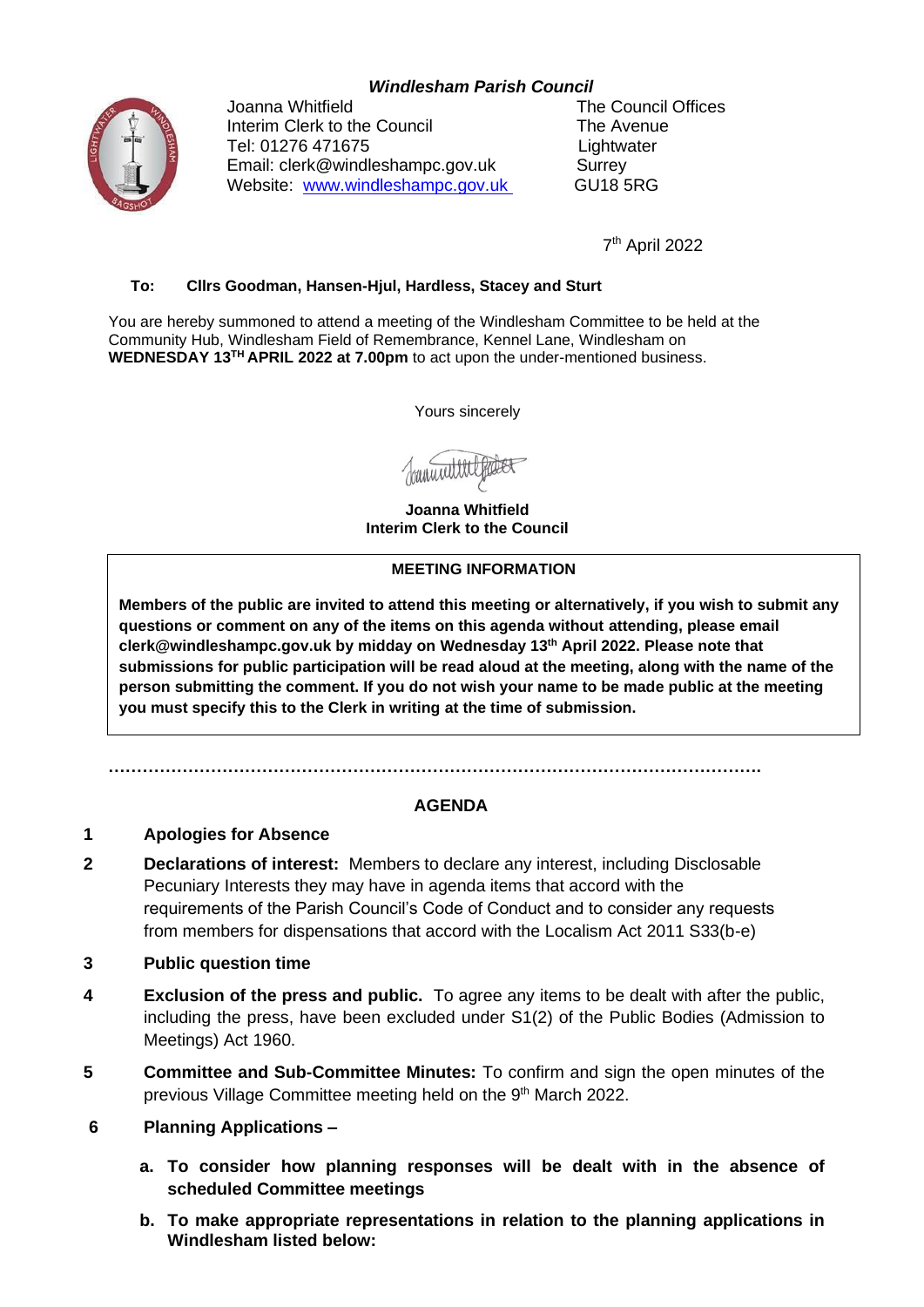|                                           | <b>Windlesham Applications</b>                                                                                                                                                                                                                                                                                                                                                                                                                                                                                                                                                                                                                                                                                                                                                                                                                                                                                                                                                                                 | <b>Type of</b><br>applicati<br><b>on</b> | Due date                       |
|-------------------------------------------|----------------------------------------------------------------------------------------------------------------------------------------------------------------------------------------------------------------------------------------------------------------------------------------------------------------------------------------------------------------------------------------------------------------------------------------------------------------------------------------------------------------------------------------------------------------------------------------------------------------------------------------------------------------------------------------------------------------------------------------------------------------------------------------------------------------------------------------------------------------------------------------------------------------------------------------------------------------------------------------------------------------|------------------------------------------|--------------------------------|
| 21/0546/FFU<br>APP/D3640/W/21/3<br>286743 | Longfield Broadway Road Windlesham Surrey GU20 6DA<br>Erection of a first floor side extension, replacement porch,<br>alterations to external materials, replacement windows, internal<br>alterations and installation of a window to the southern side<br>elevation at first floor level.<br>Appeal                                                                                                                                                                                                                                                                                                                                                                                                                                                                                                                                                                                                                                                                                                           | Appeal                                   | 7 <sup>th</sup> April<br>2022  |
| 22/0140/FFU                               | 1 Enville Cottages, Thorndown Lane, Windlesham, Surrey,<br><b>GU20 6DG</b><br>Erection of a single storey rear extension following demolition of<br>existing conservatory, re-location of entrance door, alterations to<br>fenestration and<br>installation of rooflights<br><b>Full Planning Application</b>                                                                                                                                                                                                                                                                                                                                                                                                                                                                                                                                                                                                                                                                                                  | <b>FPA</b>                               | 7 <sup>th</sup> April<br>2022  |
| 22/0221/FFU                               | Walsingham, 9 Orchard Hill, Windlesham, Surrey, GU20 6DB<br>Erection of part single storey, part two storey side extension, single<br>storey rear extension and enlargement of existing garage.<br><b>Full Planning Application</b>                                                                                                                                                                                                                                                                                                                                                                                                                                                                                                                                                                                                                                                                                                                                                                            | <b>FPA</b>                               | 20 <sup>th</sup> April<br>2022 |
| 22/0229/FFU                               | 17 Deans Court, Windlesham, Surrey, GU20 6QE<br>Single storey front/side extension<br><b>Full Planning Application</b>                                                                                                                                                                                                                                                                                                                                                                                                                                                                                                                                                                                                                                                                                                                                                                                                                                                                                         | <b>FPA</b>                               | 21 <sup>st</sup> April<br>2022 |
| 22/0255/CEU                               | Myrtle Cottage, 81 Chertsey Road, Windlesham, Surrey, GU20<br>6HD<br>Use of the roof space as habitable accommodation.<br>Certificate of Existing Use                                                                                                                                                                                                                                                                                                                                                                                                                                                                                                                                                                                                                                                                                                                                                                                                                                                          | Certificate<br>of<br>Existing<br>Use     | 22 <sup>nd</sup> April<br>2022 |
| 22/0053/FFU                               | Thorndown View, Church Road, Windlesham, Surrey, GU20<br>6BT<br>Erection of a new front porch.<br><b>Full Planning Application</b>                                                                                                                                                                                                                                                                                                                                                                                                                                                                                                                                                                                                                                                                                                                                                                                                                                                                             | <b>FPA</b>                               | 2 <sup>nd</sup> May<br>2022    |
| 22/0299/FFU                               | Windmill Field, Windlesham, Surrey, GU20 6QD<br>Single storey rear extension with a roof lantern.<br><b>Full Planning Application</b>                                                                                                                                                                                                                                                                                                                                                                                                                                                                                                                                                                                                                                                                                                                                                                                                                                                                          | <b>FPA</b>                               | $2nd$ May<br>2022              |
| 21/1155/FFU                               | Kingswood Lodge, London Road, Sunninghill, Ascot, Windsor<br>And Maidenhead, SL5 9QN<br>Erection of a single storey side/front extension, erection of a first<br>floor side/rear extension, installation of window at first floor level to<br>side elevation, and installation of a dormer window to the front roof<br>slope<br><b>Full Planning Application</b>                                                                                                                                                                                                                                                                                                                                                                                                                                                                                                                                                                                                                                               | <b>FPA</b>                               | 3rd ay<br>2022                 |
| RU.22/0393                                | Longcross South, Longcross Road and Kitsmead Lane,<br>Longcross, KT16 0EE<br>Outline planning application with all maters reserved (except for<br>means of site access with Longcross Road and Kitsmead Lane), for<br>a mixed use Garden Village development comprising: residential<br>development (Use Classes C3), care home/extra care<br>accommodation (Use Class C2), land reserved for up to 10<br>travelling showpeople plots (sui generis), retail, food and drink (Use<br>classes E and F.2), public house (sui generis), community facilities<br>(Use Classes E, F1 and F2), employment use (Use Class E), a<br>primary school including early years provision (Use class F1), public<br>open space including allotments, sports pitches and ancillary<br>facilities (Use Class F2), Suitable Alternative Natural Greenspace<br>(SANG) (Use Class F2), landscaping and associated infrastructure<br>and works including enabling demolition and ground works<br>(Environmental Statement submitted) |                                          | 21 <sup>st</sup> April<br>2022 |

# **7 To receive reports from:**

**a. Surrey County Council;**